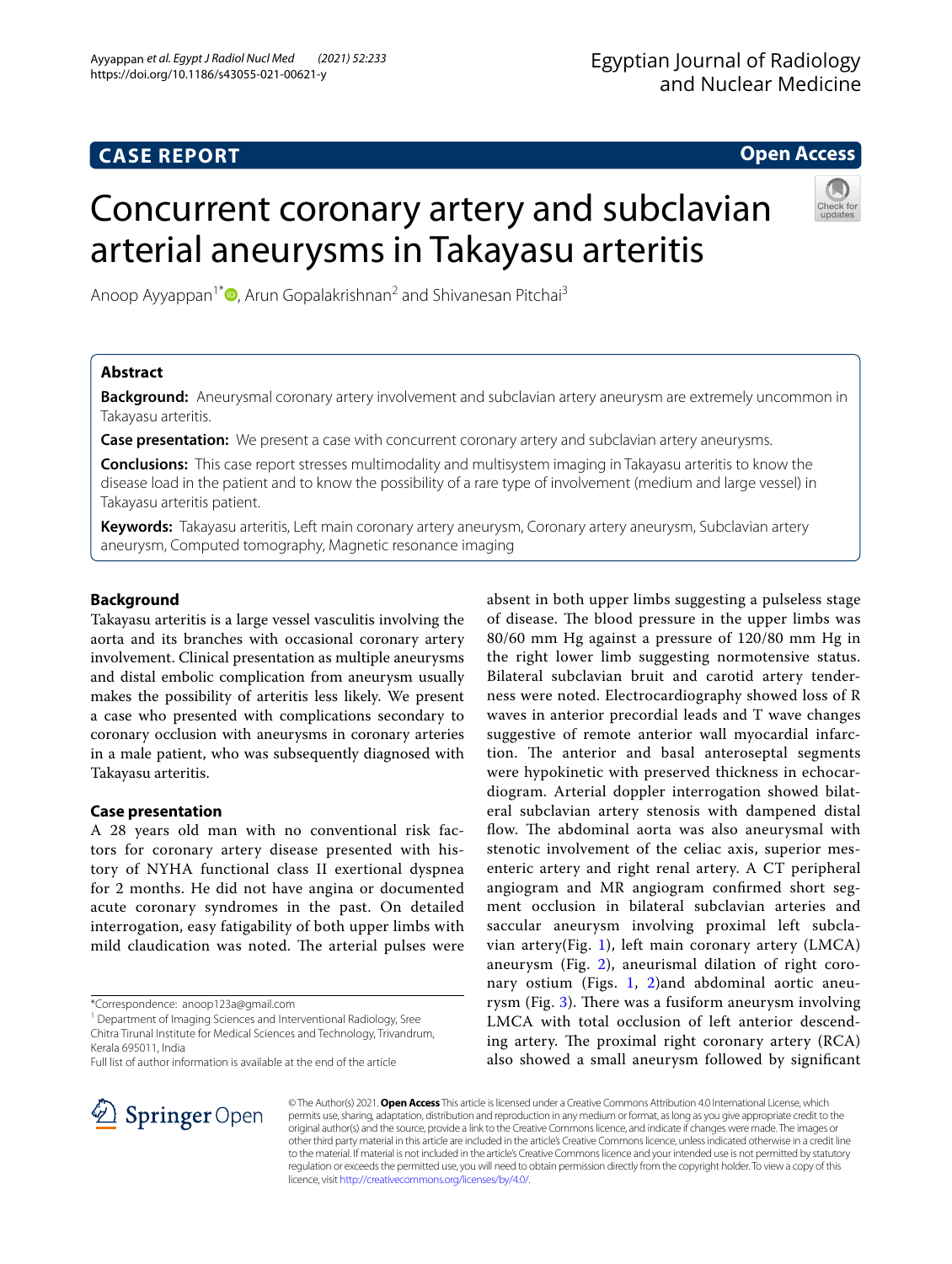

<span id="page-1-0"></span>



<span id="page-1-1"></span>right coronary ostium (red arrow) and fusiform aneurysmal dilation of Left main coronary artery (blue arrow). **b** MR angiogram in oblique coronal plane showing fusiform aneurysmal dilation of Left main coronary artery (blue arrow) followed by short segment total occlusion of proximal left anterior descending artery and difusely narrow calibre distal vessel (dotted arrow)

stenosis distally. Work up for tuberculosis was negative. Both C-reactive protein (20 mg/dl) and erythrocyte sedimentation rate (84 mm/h) were elevated. A diagnosis of Takayasu arteritis type 5 (Fig. [3\)](#page-2-0) was made based on American College of Rheumatology criteria [\[1](#page-3-0)]. He was started on lifelong low dose Aspirin (75 mg once

daily) to prevent thrombosis and embolic complications and heart failure medications. He was also started on disease modifying drugs for controlling disease activity of Takayasu arteritis with regular follow-ups. Considering poor results for surgical and interventional management in Takayasu arteritis, surgical interventions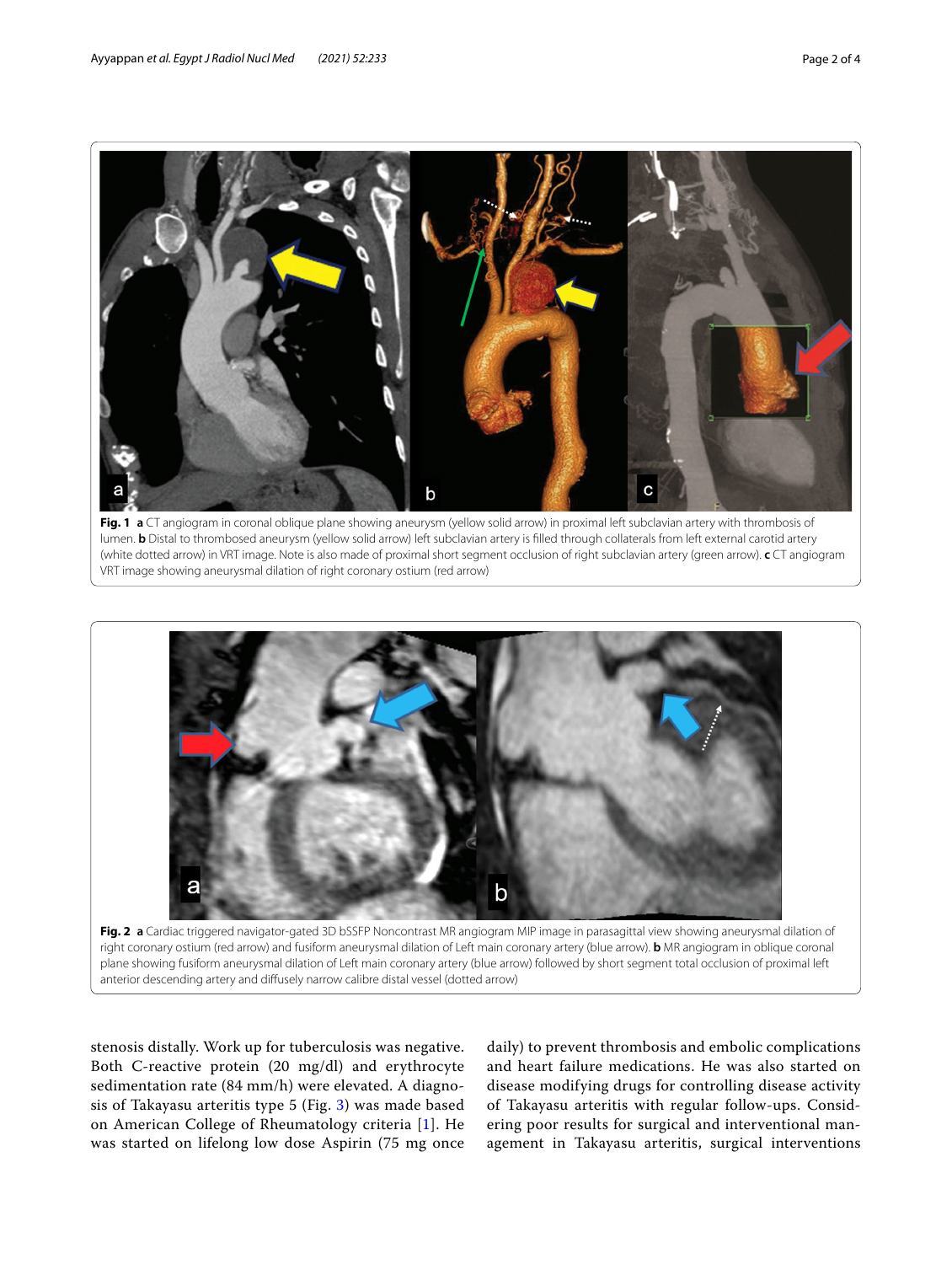<span id="page-2-0"></span>were deferred till he becomes more symptomatic (myocardial infarction or limb claudication) or lesion progre sses.

# **Discussion**

Coronary artery involvement in Takayasu arteritis has been documented in up to  $10\%$  of cases  $[2]$  $[2]$ . This may occur as coronary stenosis, occlusion, difuse or focal coronary arteritis or aneurysm formation [\[3](#page-3-2)]. Coronary artery aneurysm formation is distinctly uncommon in aortoarteritis, with fewer than 1.5% of Takayasu arteritis cases associated with it [\[4\]](#page-3-3).Multiple mechanisms have been postulated for aneurysm formation in this scenario, one being accelerated atherosclerosis (following Systemic hypertension and systemic infammatory response occurring in Takayasu Arteritis) and the other due to Arteritis proper  $[5, 6]$  $[5, 6]$  $[5, 6]$  $[5, 6]$ . The chronic inflammation involving large to medium sized arteries and related edema have also been documented to result in active vasculitis leading to coronary and vascular lesions [\[5](#page-3-4)]. It is believed that the majority of coronary lesions in aortoarteritis are

related to the extension of chronic aortic infammation into the coronary media and adventitia, as substantiated by predominant ostial coronary involvement. [\[5](#page-3-4)]It is known that coronary artery aneurysms are associated with increased mortality [\[6](#page-3-5)]. While in general, coronary artery aneurysms have been most commonly noted in the RCA, both the left and right have been equally implicated in coronary aneurysms in Takayasu arteritis (Fig. [2](#page-1-1)) [[7,](#page-3-6) [8](#page-3-7)].

Other diseases which may present with peripheral arterial aneurysm and in the setting of coronary artery aneurysm are Kawasaki disease, atherosclerosis and polyarteritis nodosa. However, characteristic involvement of the aorta and its branches in our case clinched the diagnosis of Takayasu arteritis.

While aneurysmal involvement of the aorta is common in aortoarteritis, subclavian artery aneurysm is extremely rare  $[9]$  $[9]$ . The subclavian arteries generally show stenotic involvement of the proximal or middle third in aortoarteritis. In the index case, there was aneurysmal involvement of the ostioproximal left subclavian artery with short segment occlusion distal to it. Distally the subclavian artery assumed normal caliber with contribution from cervical collaterals Fig. [1c](#page-1-0).

Identifcation of disease activity is also important in these situations for which MR contrast administration and T2 weighted imaging are useful. [[10\]](#page-3-9). Interventions are deferred in the active phase of the disease.

# **Conclusions**

This case constitutes a rare report of simultaneous aneurysmal involvement of the subclavian artery and coronary artery in Takayasu arteritis though it's considered as a large vessel vasculitis. Thorough clinical examination and screen for multivessel involvement by choice of appropriate imaging modality is essential in management.

### **Abbreviations**

3D bSSFP: 3-Dimensional balanced steady state free precession; CT: Computed tomography; LMCA: Left main coronary artery; MIP: Maximum Intensity Projection; MR: Magnetic resonance; NYHA: New York Heart Association; RCA: Right coronary artery; VRT: Volume rendered technique.

#### **Acknowledgements**

### **Authors' contributions**

Author AA, AG contributed in concept, drafting article, critical revision of article and approval of article, whereas SP contributed in drafting article, critical revision of article and approval of article. All authors read and approved the final manuscript.

### **Funding**

Nil.

No funding/ fnancial benefts received.

# **Availability of data and materials**

Not applicable.



CА